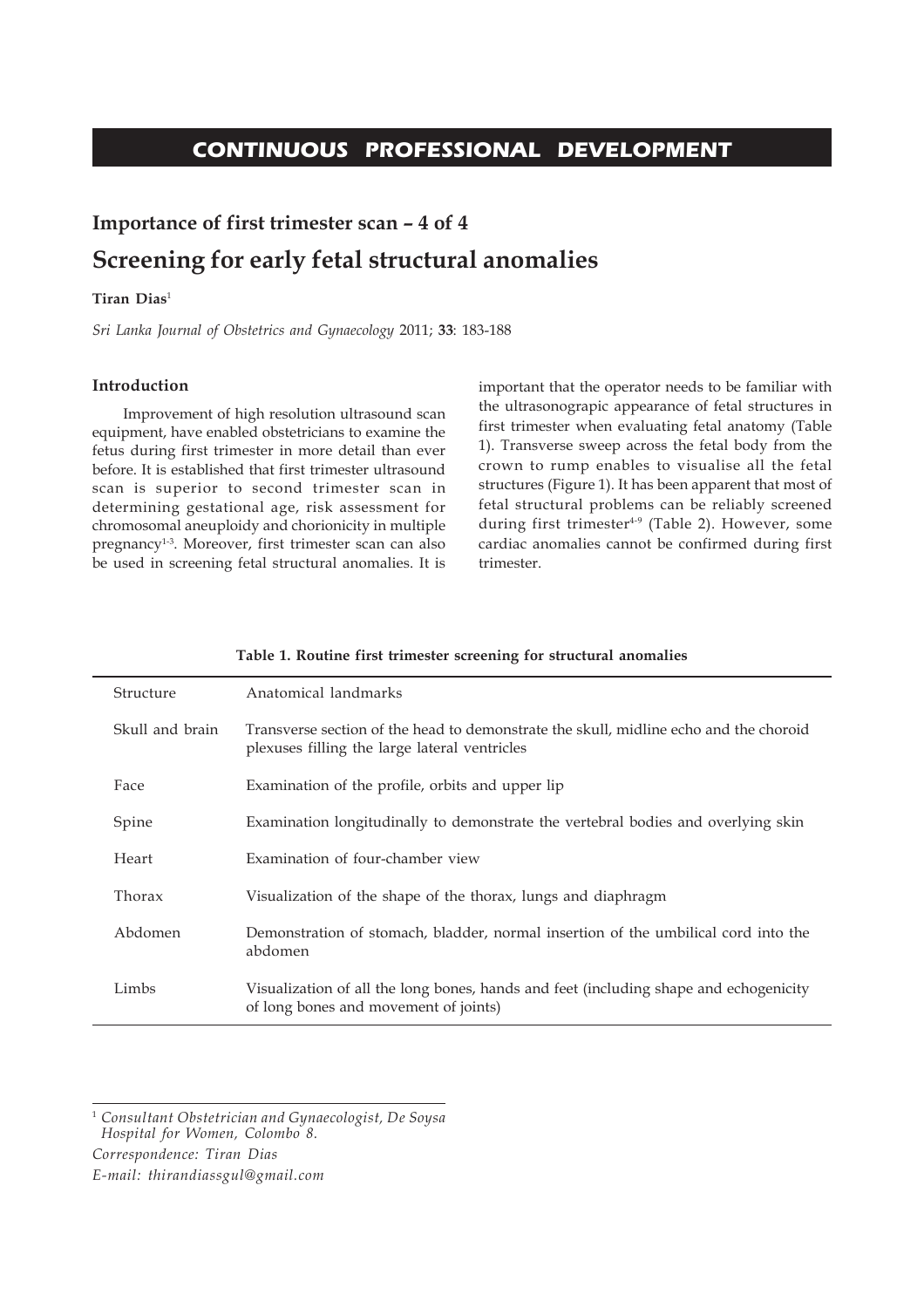

*Figure 1.* **Normal anatomy during first trimester.** (Reproduced with permission from www.fetalmedicine.com)

| Reference                                         | Population | Method of<br>scan | $\boldsymbol{n}$ | Cases with<br><i><u><b>Ultrasound</b></u></i><br>sensitivity $(\%)$<br>major structural<br>anomalies $(n \ (\%)$ |  |
|---------------------------------------------------|------------|-------------------|------------------|------------------------------------------------------------------------------------------------------------------|--|
| Economides and<br>Braithwaite <sup>4</sup> (1998) | Low risk   | TA/TVS            | 1632             | 13(0.8)<br>54                                                                                                    |  |
| Carvalho et al. <sup>5</sup> 2002                 | Low risk   | TA/TVS            | 2853             | 66 (2.3)<br>28                                                                                                   |  |
| Taipale et al. <sup>6</sup> 2004                  | Low risk   | TA/TVS            | 4513             | 18<br>33 $(0.7)$                                                                                                 |  |
| Chen et al. <sup>7</sup> 2004                     | High risk  | TA/TVS            | 1609             | 54<br>26(1.6)                                                                                                    |  |
| Souka et al. <sup>8</sup> 2006                    | Low risk   | TA/TVS            | 1148             | 50<br>14(1.2)                                                                                                    |  |
| Ebrashy et al. <sup>9</sup> 2010                  | Low risk   | TA/TVS            | 2876             | 68<br>31(1.1)                                                                                                    |  |

# **Table 2. Summary of studies examining sensitivity of first-trimester ultrasound examination in detection of major fetal structural defects**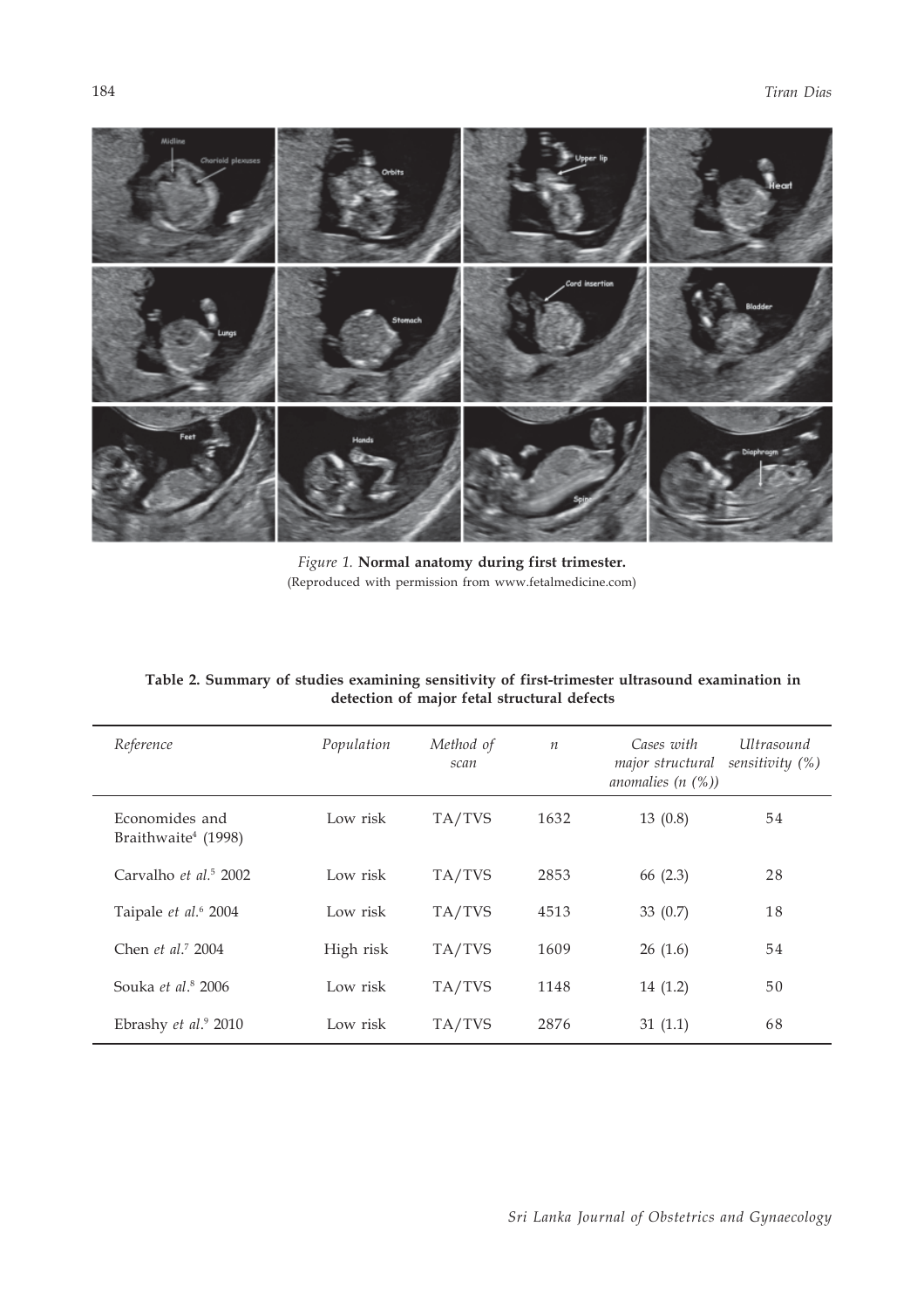

# **Central nervous system anomaly (CNS):**

# Acrania, exencephaly and anencephaly sequence

The diagnosis of anencephaly in second trimester is based on the absence of the cranial vault and cerebral hemispheres. However, the brain may appear normal during first trimester in case of cranial vault defect. In normal fetuses, the skull appears to be hyperechogenic compared to underlying tissues by 11 weeks' gestation. In the first trimester the main feature of vault defect is acrania. Without a cranium there is progressive degeneration of the exposed cerebral tissue such that exencephaly eventually progresses to anencephaly (Figure 2).

Many other CNS malformations can also be

detected in early pregnancy including encephalocele, Dandy-Walker malformation, ventriculomegaly, and holoprosencephaly. An encephalocele is a cranial defect with protrusion of brain tissue and is often associated with microencephaly, spina bifida, ventriculomegaly, and Meckel-Gruber syndrome<sup>10</sup> (Figure 3 & 4). Dandy-Walker malformation is characterized by cystic dilatation of the fourth ventricle and complete or partial absence of the cerebellar vermis and it may be associated with genetic syndromes including Walker-Warburg syndrome, chromosomal abnormalities. Incomplete cleavage of the primitive prosencephalon or forebrain results in holoprosencephaly. Alobar holoprosencephaly is the most severe form and it is incompatible with life. Holoprosencephaly is associated with trisomy 13<sup>9</sup>.



*Figure 2.* **Ultrasound image of the fetus showing acrania and excenchephaly.**





*Figure 3.* **A 13-week fetus with encephalocele.** *Figure 4.* **A 13-week fetus with ventriculomegaly.**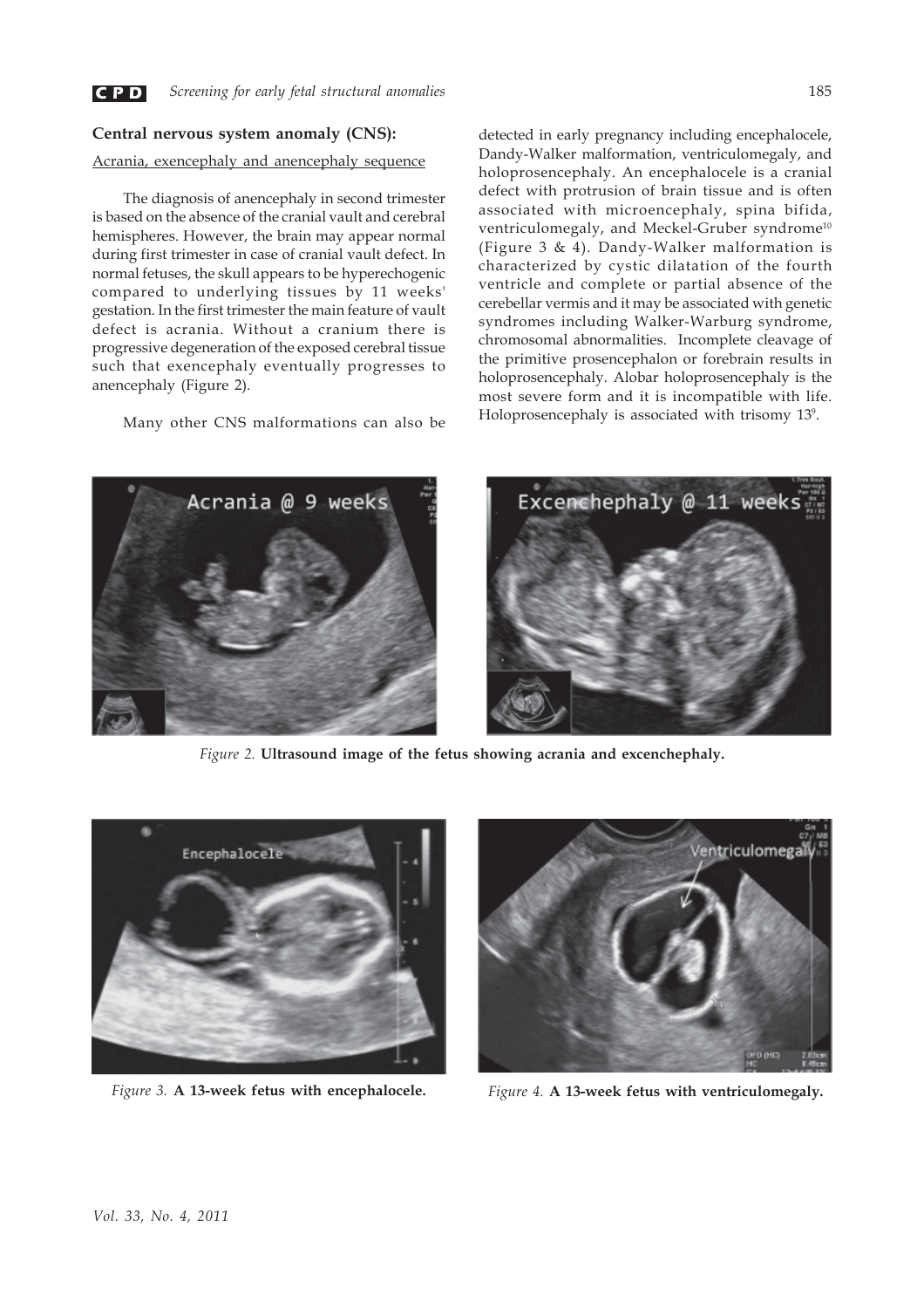# **Spina bifida**

In almost all cases of open spina bifida there is an associated Arnold-Chiari malformation, which is thought to be the consequence of leakage of cerebrospinal fluid into the amniotic cavity and hypotension in the subarachnoid spaces leading to caudal displacement of the brain and obstructive ventriculomegaly. Manifestations of Arnold-Chiari malformation can be sonographically detectable during second trimester as the lemon and banana signs, which are visible in the transverse section of the brain used for measurement of the head circumference (HC) and assessment of cerebellum and cisterna magna. However, during first trimester the diagnosis of spina bifida is often missed. Sebire et al (1997) reported that none of the 29 fetuses with spina bifida out of 61972 pregnancies was detected during first trimester dating/ nuchal translucency scan<sup>11</sup>.

A novel method of first trimester screening for spina bifida has been introduced recently<sup>12</sup>. In the same mid-sagittal view of the fetal face as used for measurement of nuchal translucency (NT) the brain stem and fourth cerebral ventricle are also easily visible. The fourth ventricle presents as an intracranial translucency (IT) parallel to the NT (Figure 5). Intracranial translucency is diminished with the caudal displacement of the brain in the case of open spina bifida.



*Figure 5.* **Ultrasound image in the mid-sagittal plane of the fetal face showing the nasal bone, palate, mandible, nuchal translucency (NT), thalamus (T), midbrain (M), brain stem (B) and medulla oblongata (MO). The fourth ventricle presents as an intracranial translucency (IT) between the brain stem and the choroid plexus.**

#### **Renal tract disorders**

The fetal kidneys and adrenal glands can first be visualized by transabdominal ultrasound in all cases by 12 weeks' gestation. A number of pathologic genitourinary conditions have been diagnosed using ultrasound in early pregnancy including bilateral renal agenesis, hydronephrosis, multicystic dysplastic kidney disease, and megacystis.

Fetal megacystis at 10-14 weeks of gestation, defined by a longitudinal bladder diameter of 7 mm or more, is found in about 1 in 1500 pregnancies and there is a risk of about 25% that the fetus will have a chromosomal defect, mainly trisomy 13 or 18 (Figure 6). However, the parents can be reassured that in about 90% of cases with karyotypically normal megacystis <15 mm will resolve without any obvious adverse effects on renal development and function. In contrast, megacystis >15 mm is less associated with chromosomal aneuploidy but severe obstructive uropathy and renal dysplasia will eventually lead to renal failure<sup>13</sup>.



**Figure 6: A 13-week fetus with megacystis.**

#### **Abdominal wall defects**

The physiological herniation and the reduction of the mid-gut hernia completes by 12 weeks' gestation. If the herniation is noted after 12 weeks, an omphalocele should be suspected (Figure 7). Lateral anterior abdominal wall defect with bowel herniation remote from the cord insertion is seen in gastroschisis. Omphalocele at 11-13 weeks of gestation could be a feature in 26% of the fetuses with trisomy 18 and in 28% of the fetuses with trisomy 1313.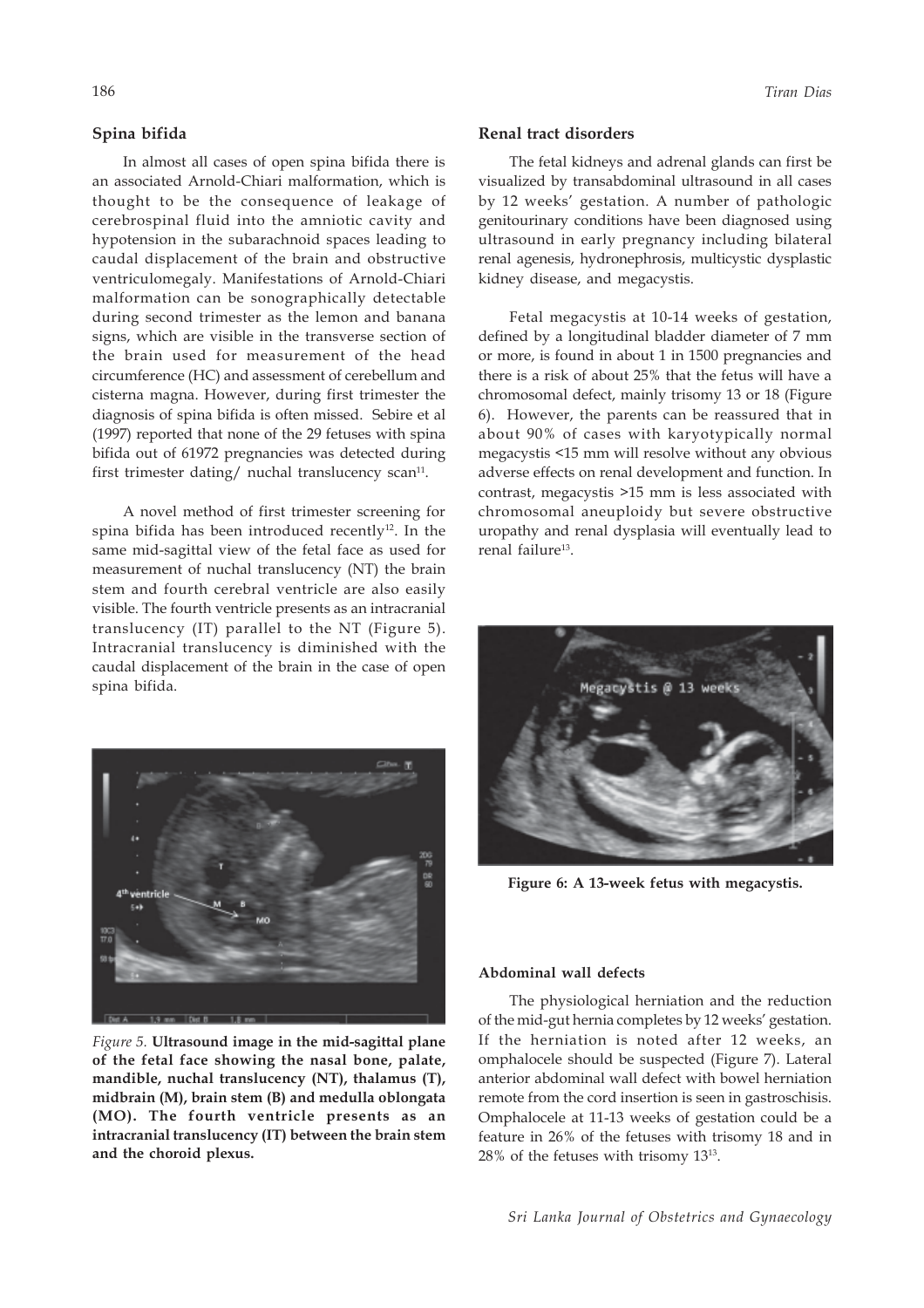



*Figure 7.* **Ultrasound image in the mid-sagittal plane of the fetus showing physiological herniation of mid-gut at 10 weeks and omphalocele at 13 weeks.**



*Figure 8.* **Four chamber view of the heart during first trimester** (Reproduced with permission from www.fetalmedicine.com)

# **Cardiac defects**

A fetal echocardiography at 18 to 22 weeks for high risk groups is well established as being sensitive and specific for most cardiac abnormalities. The realization of the association between increased nuchal translucency and structural heart abnormalities has led to the identification of an important high-risk group at 11 to 14 weeks. A four-chamber view of the heart can be obtained as early as 11 weeks (Figure 8). However, the heart and associated vessels are so small in the first trimester and alterations in cardiac chamber size may not be apparent until

later in gestation (16/40). Most major structural heart defects can accurately be diagnosed from the late first trimester of pregnancy and many families at-risk can be reassured of `normality' of cardiac connections at an early stage<sup>14</sup>. Some lesions may evolve throughout pregnancy and therefore early scans should not replace mid trimester fetal echocardiography.

# **Acknowledgements**

I would like to acknowledge Dr. Nishendra Karunarathne (Figure 4) and Raffaele Napolitano (Figure 2) for the ultrasound images.